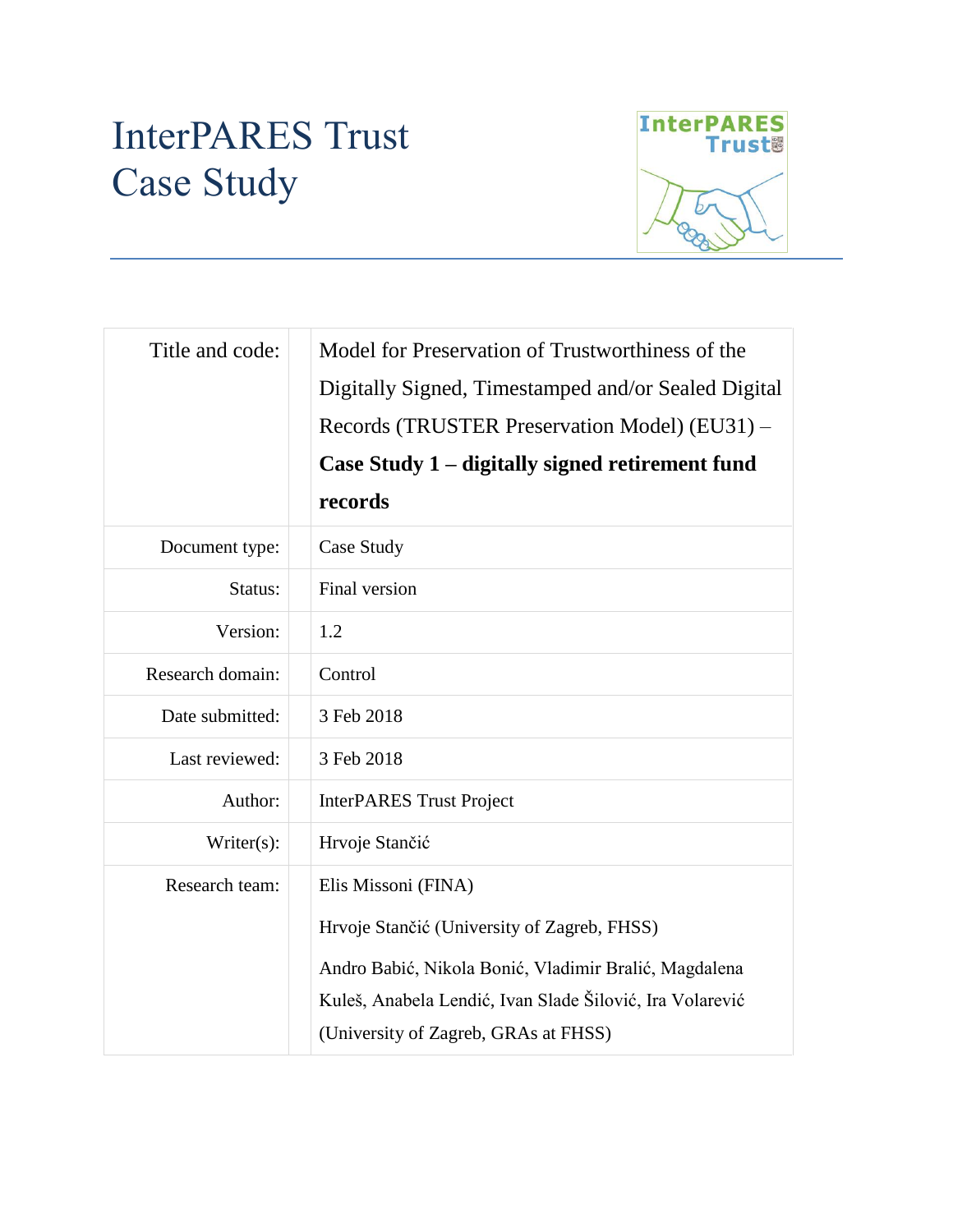## Document Control

| Version history |             |                |                                            |  |  |
|-----------------|-------------|----------------|--------------------------------------------|--|--|
| <b>Version</b>  | Date        | <b>By</b>      | <b>Version notes</b>                       |  |  |
| 0.1             | 4 Jan 2017  | Hrvoje Stančić | Initial internal draft                     |  |  |
| 0.2             | 29 Mar 2017 | Hrvoje Stančić | Draft for consultation at EU31 level       |  |  |
| 1.0             | 10 Dec 2017 | Hrvoje Stančić | Final draft for consultation at EU31 level |  |  |
| 1.1             | 12 Jan 2018 | Mats Stengård  | Minor improvements                         |  |  |
| 1.2             | 3 Feb 2018  | Hrvoje Stančić | Final version                              |  |  |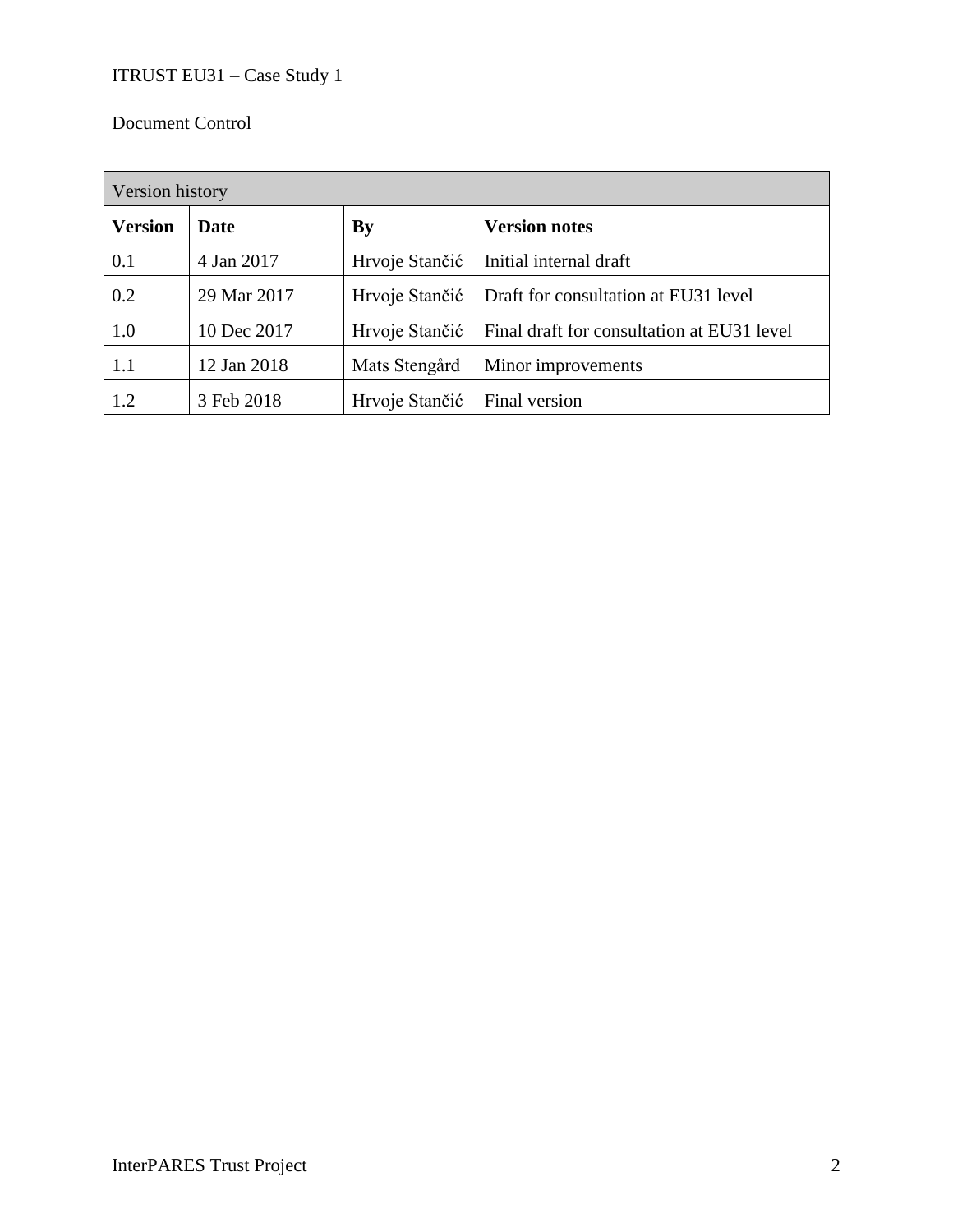## **Table of Contents**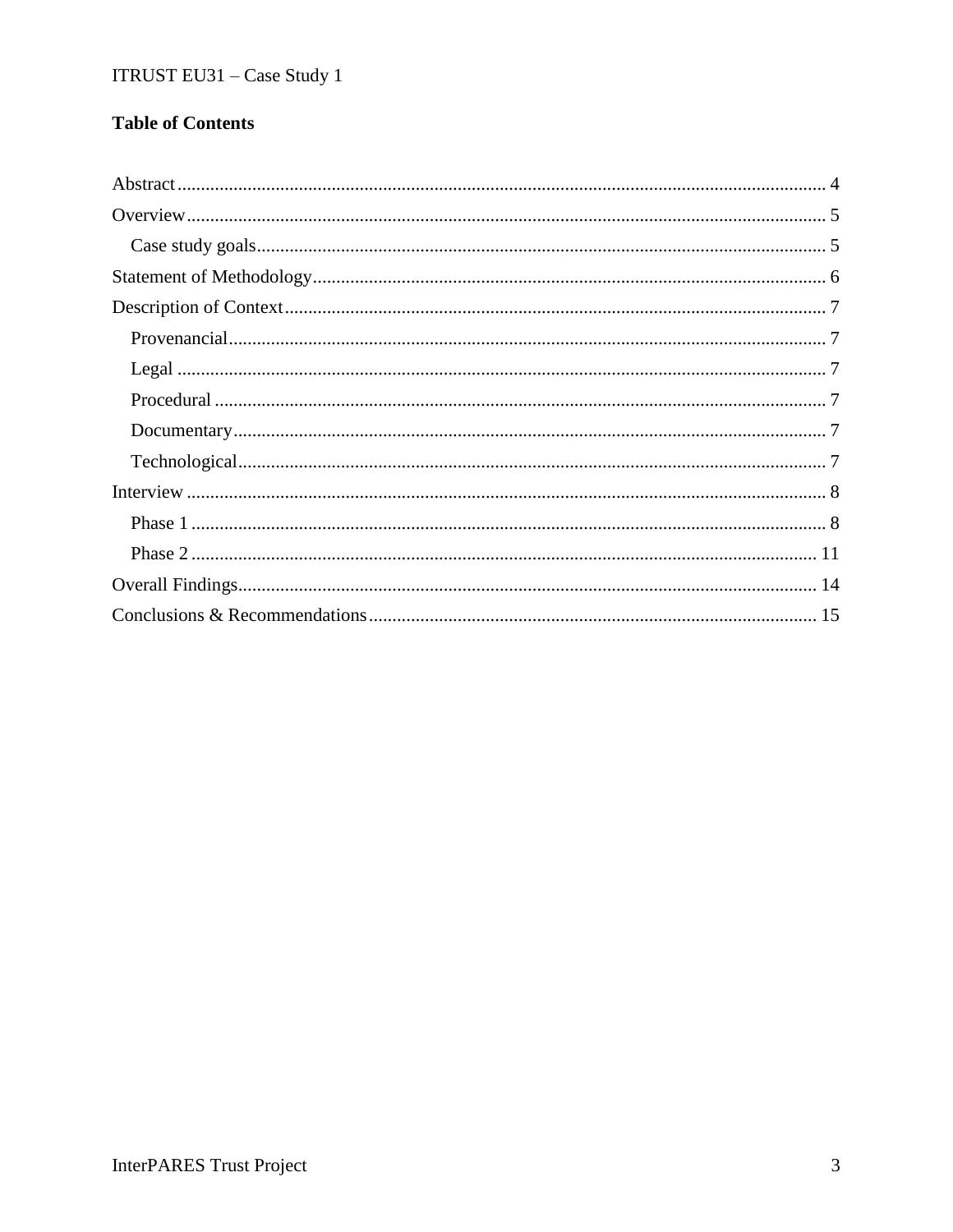## **Abstract**

This case study has been conducted in cooperation with FINA – Financial Agency in Croatia between June and October 2016.

The main goals of this case study are (1) to analyse the current use of and state of preservation of digitally signed retirement fund records (e-Regos) held by FINA, (2) to understand the perceived value of the need for archiving of the digital signatures as well as the archiving of the validity of the digital signatures, and (3) to understand how could the expiration of certificates in digital signatures influence the admissibility of records as evidence in the court.

The analysis is focused on the digitally signed records and the preservation of the validity of used certificates in the e-Regos system. Thus the report summarises the procedures with those records related to the case study goals. It could also function as a foundation for further cooperation or additional, more detailed studies.

The study highlights the need for development of a digital preservation strategy and a policy for preservation of the validity of digital signatures. The analysed solution lean on the technical capabilities of the defunct IT system and the information migrated from the records to a database.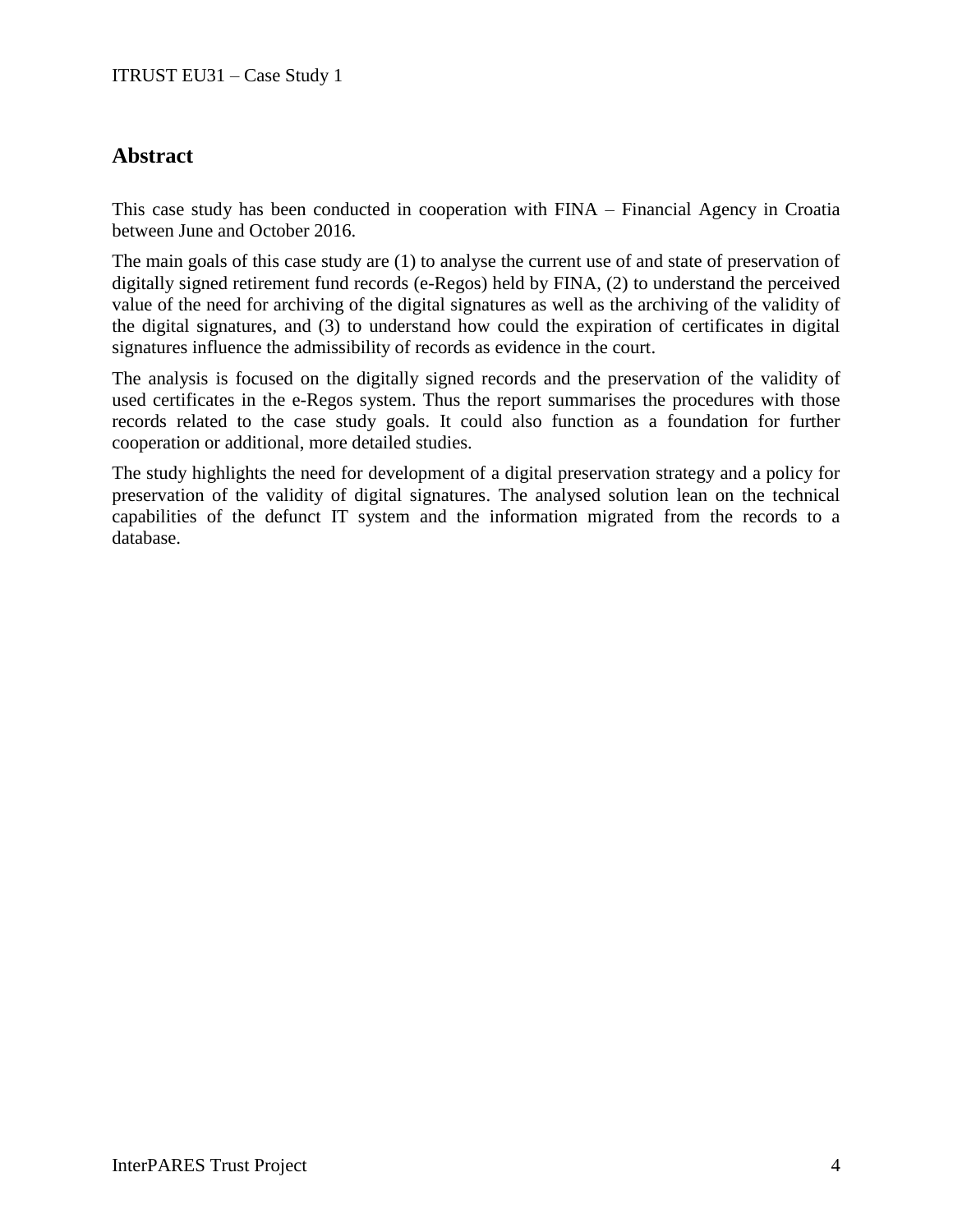## **Overview**

This case study has been conducted in cooperation with FINA – Financial Agency in Croatia, also a national-level Certification Authority (CA), between June and October 2016.

The report uses part of the InterPARES case study report template but the scope of the study is smaller and therefore several headings are excluded.

The objectives of this case study are (1) to better understand the FINA's use of digital signatures, (2) to learn about the FINA's procedures for archiving digital signatures (if existing), and (3) to examine if the research questions set by InterPARES Trust's TRUSTER Preservation Model study (EU31) research team apply.

No detailed analysis of technology of all types of digital records within the FINA has been done but the report summarises the current state of the prioritised and most important areas related to the case study goals. It could also function as a foundation for further cooperation or additional, more detailed studies.

## **Case study goals**

- To analyse the current use of and state of preservation of digitally signed retirement fund records (e-Regos).
- To understand the perceived value of the need for archiving of the digitally signed records as well as the archiving of the validity of the digital signatures.
- To understand how could the expiration of certificates in digital signatures influence the admissibility of records as evidence in the court.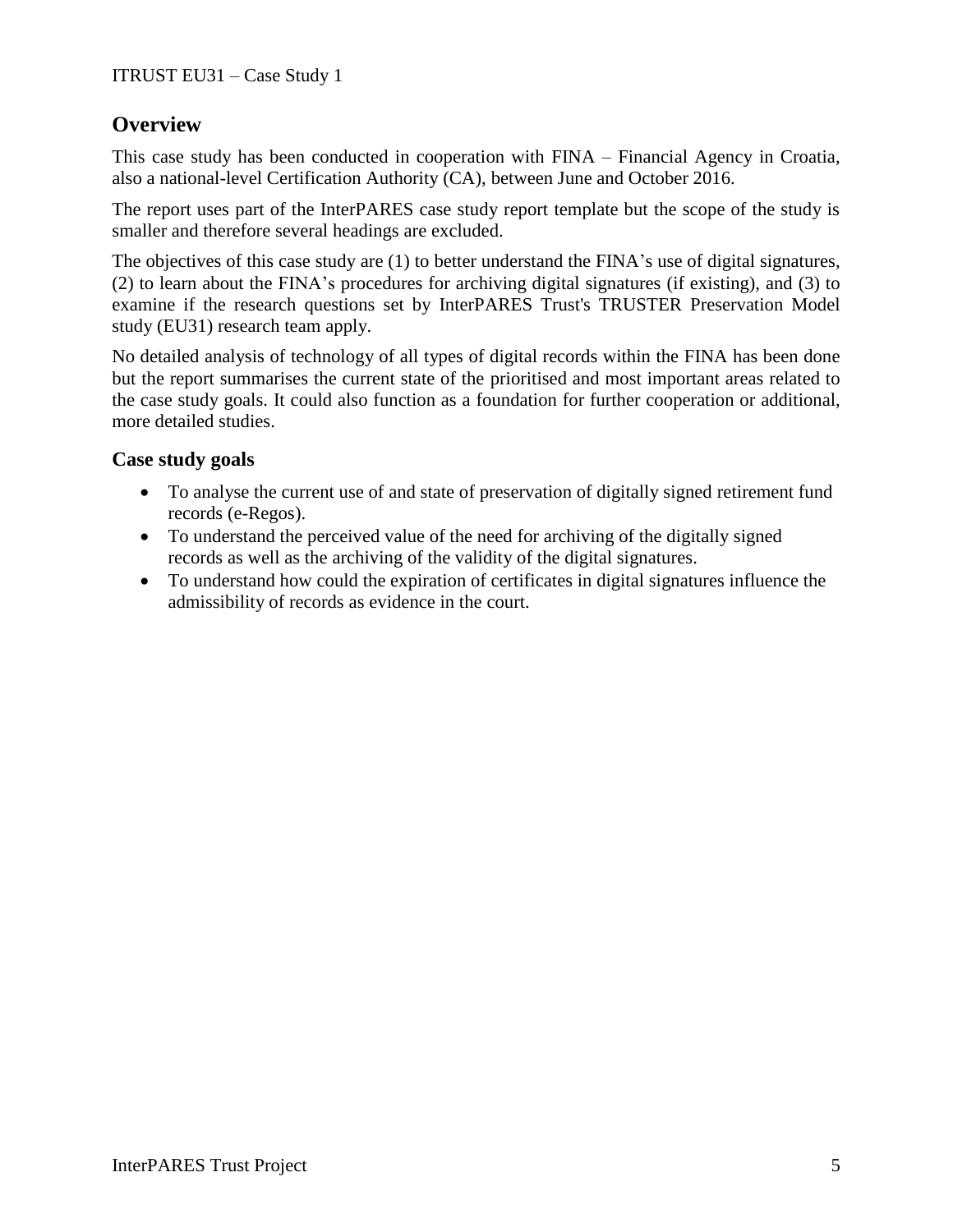## **Statement of Methodology**

The study was conducted through the interview in two phases. First, the questionnaire was developed. It consisted of 9 sections with the corresponding questions. It was used to cover the first round of the interview. The answers were analysed and discussed among the team members. The additional set of 5 questions was added to the questionnaire in order to fill in the identified gaps. They were used to cover the second round of the interview. This case study report presents the results of both rounds of interviews.

Interviewee (for FINA): Mr. Elis Missoni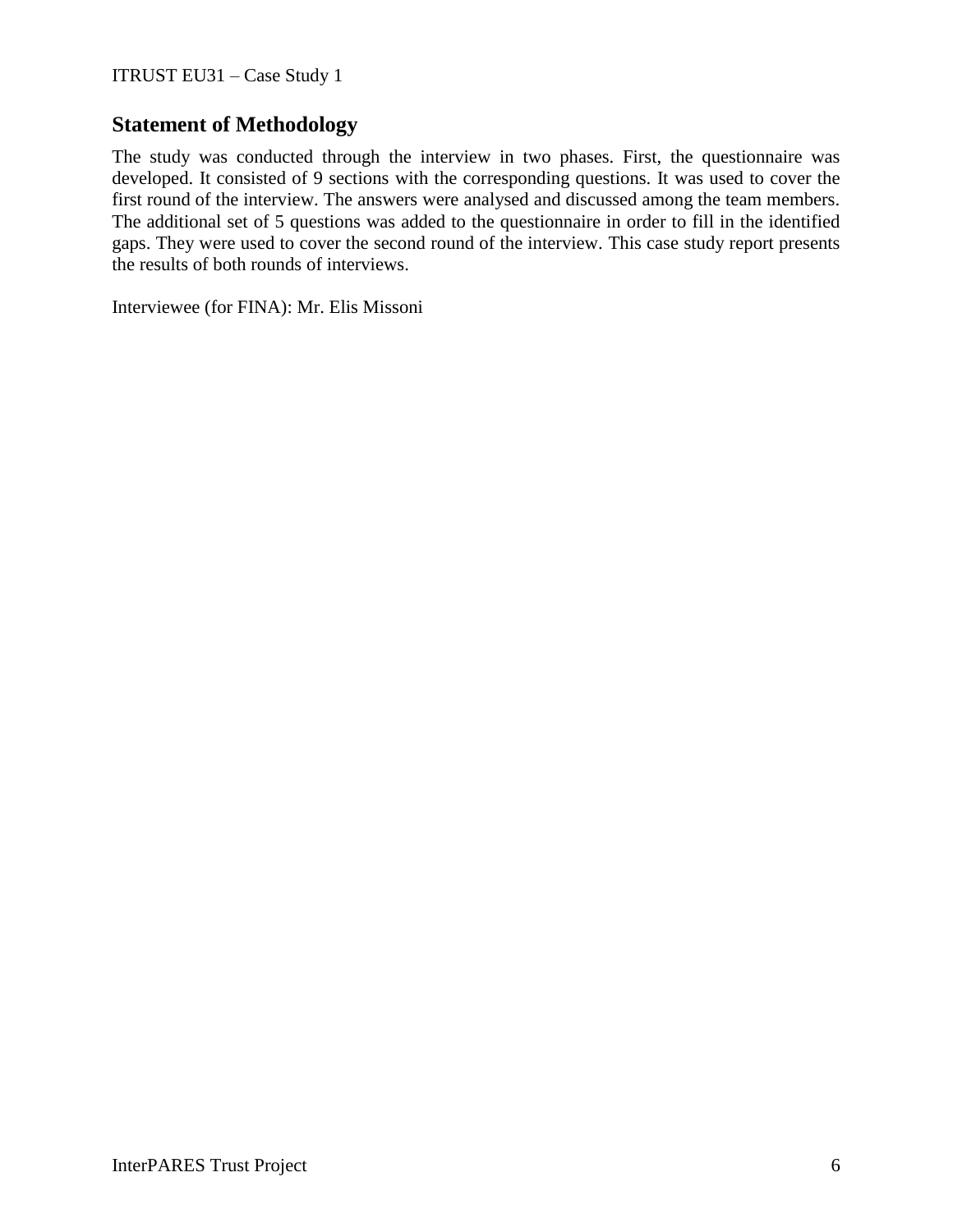## **Description of Context**

## **Provenancial**

Financial Agency (FINA) is the leading Croatian company in the field of financial mediation and the application of information technologies which meet the user requirements. FINA'S greatest advantages are coverage on a national scale, information system well-proved by the most challenging projects of national importance and high professional level of expert teams. Therefore, FINA is able to prepare and carry out different projects – from simple financial transactions to the most sophisticated projects in the electronic business.

With its extensive branch network, FINA covers the entire territory of Croatia following the logic and the intensity of economic activities, while the information systems used to connect the branches enable FINA to meet even the most demanding client demands in a very short period of time. Each branch offers individualized financial and administrative services.

## **Legal**

FINA is one of the leading Certification Authorities in Croatia. They are storing the retirement fund records from a system "e-Regos" (now superseded by a new system) as an outsourced provider. The records are stating how much money was paid into the retirement fund. They have long-term legal value.

## **Procedural**

The study discusses different workflows and procedures related to the handling of electronic records.

A special focus has been put on the digitally signed records and their validity.

To narrow the scope of the study we put focus on the important and large volume of records using digital signatures – the retirement fund records.

## **Documentary**

This case study covers only the retirement fund records.

## **Technological**

FINA is the outsourced third party for storing the records from the "e-Regos" system. The records are available only internally. The system is defunct. The data is transferred to a new database which is available to the users.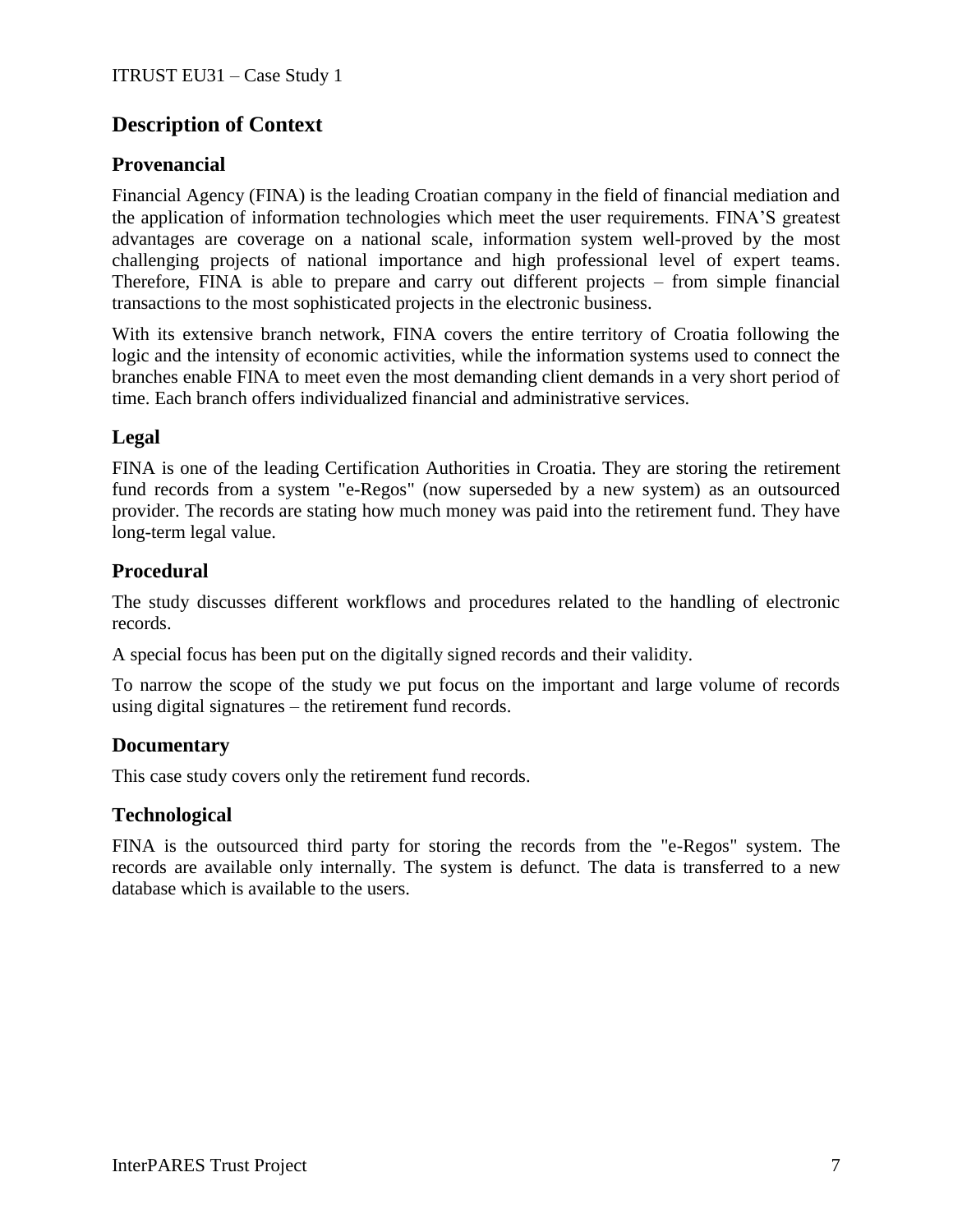## **Interview**

### **Phase 1**

This questionnaire is divided in 9 sections with the corresponding questions. It was used to cover the first round of questions on the status of digitally signed records with the expired certificates held by FINA and intended for long-term preservation.

The records in case are the retirement fund records (e-Regos).

Interviewee (for FINA): Mr. Elis Missoni

Date of the interview: 6 June 2016

Note: Part of the answers are concealed because they were treated as classified by the FINA.

#### **1. Number of records with expired certificates**

**Q:** What is the number of records with expired certificates being stored? Insight needed in order to see how much data we are dealing with.

**A:** *We are dealing with about a million records.*

#### **2. Number of requests for records with expired certificates**

**Q:** How many requests were made for these records? This can help us decide which records might be more important.

**A:** *Does not apply in this case because all the data from the records is already in a database and users access the data in the database (using an application).*

**Q:** Are we dealing with records that are accessible to users?

**A:** *There have been no cases where the original electronically signed records were needed, only the data from the database was used.*

#### **3. Records importance**

**Q:** Similarly to the previous question, are some of the records more important, should any of the records have a higher priority for preservation/migration etc.?

**A:** *The records are important for the employers, employees and legislators likewise because they prove how much money was paid into the retirement fund.*

#### **4. Records age**

**Q:** How much time has passed since records certificates expired, and what effect does that have on their potential recertification?

**A:** *e-Regos has stopped working as a system a year and a half ago (i.e. the end of 2014). A new system has been set up, which means that almost all of the previously signed records are problematic. The records were originally signed with a valid qualified signature and timestamped a few seconds after being signed, however programs today cannot validate these signatures because additional information (CRL lists and certificate chains) is missing. Luckily, the records are part of an IT system, and were validated at the moment of their*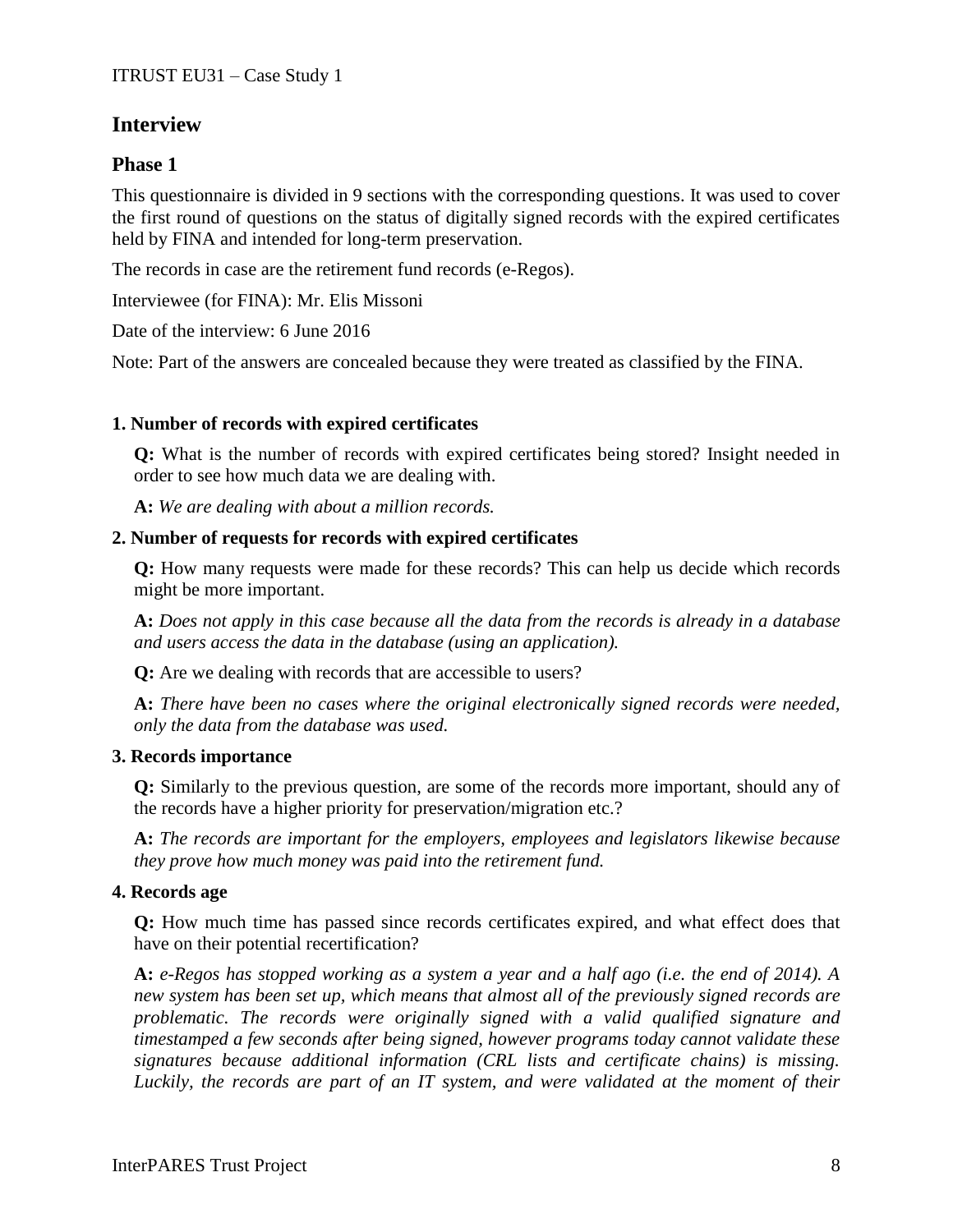*acquisition. FINA claims that at the moment of acquisition the signatures were valid, and this information exists within the system, but not within the digital signatures themselves.*

#### **5. Timespan**

**Q:** How much time has passed since certificates for certain records expired? We consider this relevant because a longer timespan means more time for unauthorized access.

**A:** *Because the records have been stored in a secure way, there is no real threat of an unauthorized access.*

#### **6. Storage and formats**

**Q:** Could you provide insight into the way the records were stored as well as on the formats in which they were stored? What technology was used and how outdated is the technology today? This is important in order to figure out a potential solution for the expired certificates.

**A:** *The PKCS#7 standard was used during signature creation. This standard has been replaced by the CMS standard into CAdES. The format is the same, but the file attributes differ. The format used is p7s, attached. The p7s is a file which, after being signed, contains the record and the signature. p7s files can only be opened through dedicated programs which are not readily available on standard operating systems. EU's DSS program can validate such digital signatures. However the signature will be validated as INDETERMINATE because information on whether the certificate was valid at the time of signing is unavailable. The system cannot be used for further digital signature augmentation because digital signature augmentation has to be done within the expiration period of the certificates (2 years). One possible solution is adding the "Evidence Record" to the records.*

#### **7. Acquisition**

**Q:** In what way were the records acquired and what was the ingest process? Insight into this will give us more information on how the records were kept and the possibilities for renewing their certificates.

**A:** *This requires a somewhat lengthy answer, for now I would only say that the records were acquired via safe channels, which cannot be interfered with in any way. The signatures have been validated with a server certificate, which proved their validity. Records which have not been validated are not in the system.* 

The information on the internal workflows and procedures related to the handling of digitally signed records were provided in details but requested to be treated as classified. Therefore, only the structure of the provided information is given here, but not the information itself:

- 7.1. Electronic signing of the file
- 7.2. File transfer
- 7.3. Electronic signature verification
- 7.4. Authorization check
- 7.5. Time stamping
- 7.6. Processing
- 7.7. Electronic signing of the notification/protocol
- 7.8. Archiving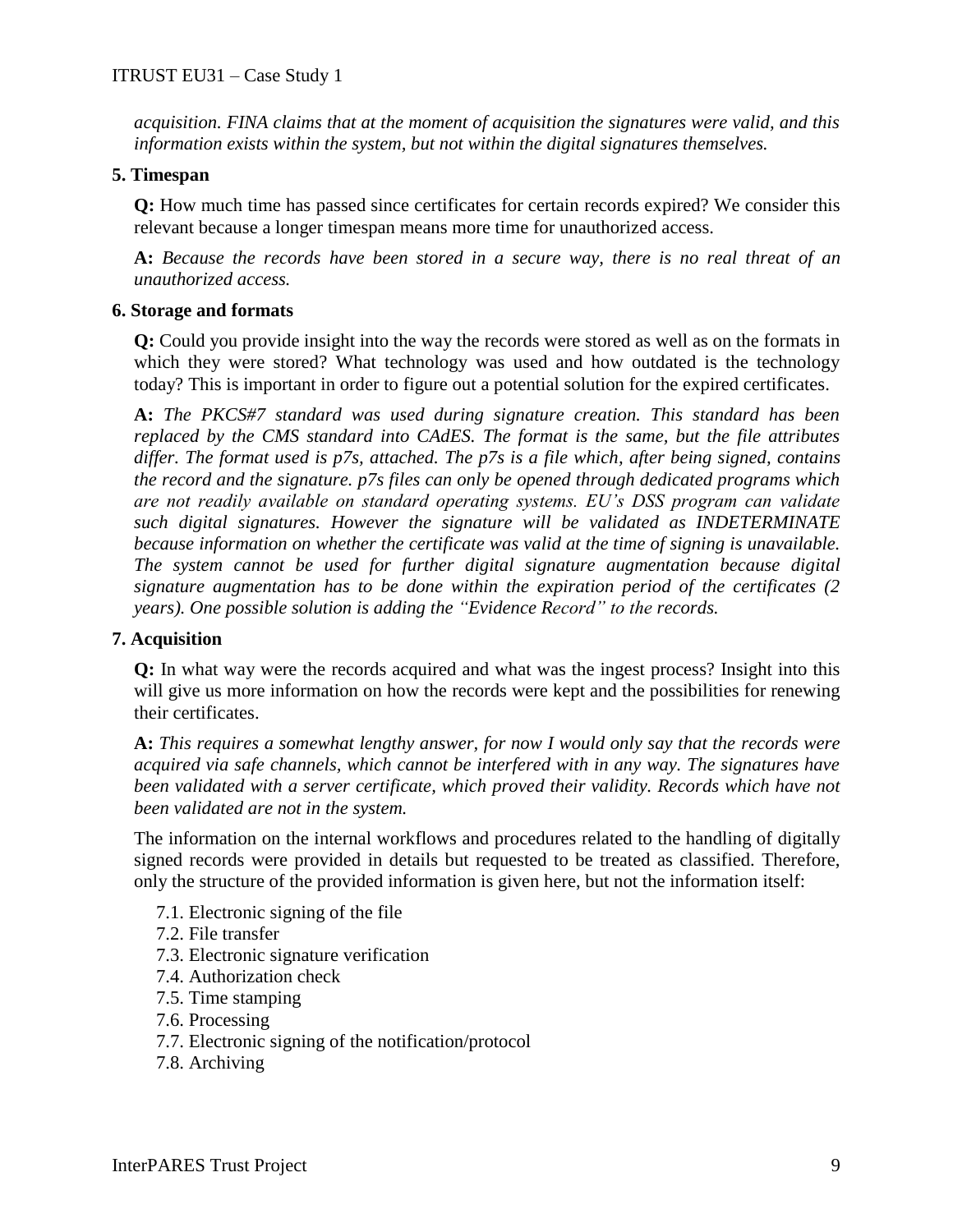#### **8. Records management**

**Q:** Who has access to the records? Who manages the records? How does this affect the trustworthiness of these records? How does this affect potential recertification?

**A:** *Only the authorised FINA personnel have access to the system and they are identified and authorized. The validity of the records is protected by the digital signatures themselves, and if the document has been changed it cannot be validated as the original. The system would inform us that the document has been changed after being signed. Data can be added to the signature itself, and this is an accepted practice because it does not infringe the integrity of the record or signature.*

#### **9. Legal status**

**Q:** What criteria do the expired signatures have to meet in order to be considered as legally valid? Who decides on this?

**A:** *These records, along with the process information (description of the process and system safety) alongside a signed statement from FINA, could be considered valid in the court. However, there has been no precedence on this topic yet.*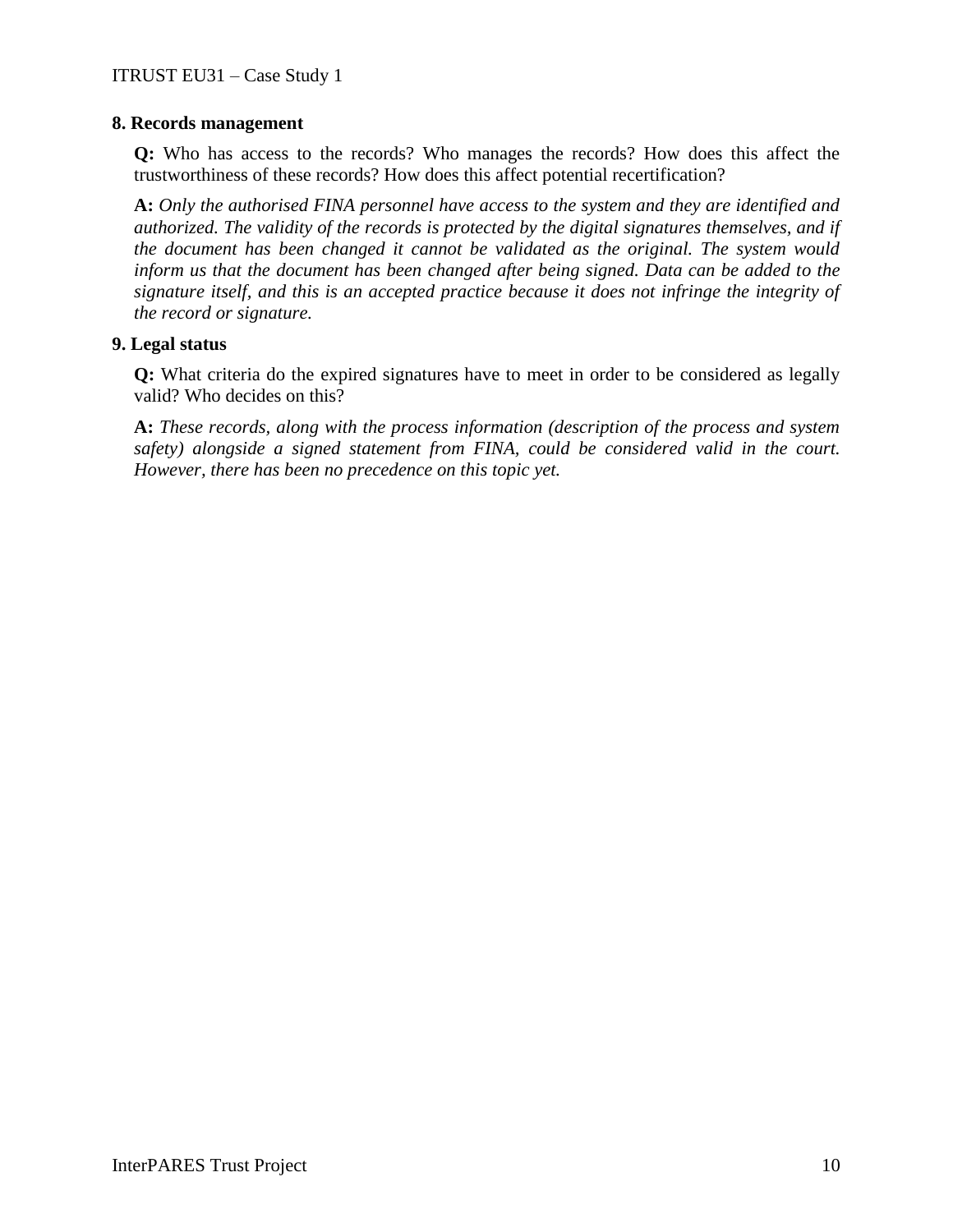#### **Phase 2**

The second and much smaller questionnaire, developed after the analysis of the answers from the Phase 1, consists of 5 questions. It was used to cover the second round of questions on the status of digitally signed records with the expired certificates held by FINA and intended for long-term preservation.

The records in case are the retirement fund records (e-Regos).

Interviewee (for FINA): Mr. Elis Missoni

Date of the interview: 12 October 2016

#### **1. Business usage**

**Q:** Are the problematic records actually used for business purposes? If not, why are they kept, which parties are interested?

**A:** *All the data contained in the records (electronically signed documents) was extracted and is in a database. For business purposes, that is, for proof of fulfilling the mandatory insurance purposes (second pillar of pension insurance) as required by the law, the data is used from this database. Aligned with the retention and disposition schedule found in the FINA's Archival policy, the records are to be permanently stored. This is because a national law requires it to be stored permanently. Permanent storage is not defined in years.*

#### **2. Legal value**

**Q:** Are these records relevant to current or foreseeable high-value disputes and court proceedings?

**A:** *Original, electronically signed records have not been needed for court proceedings yet.*

#### **3. Long term preservation**

**Q:** Did you investigate the following as a solution for current or future long-term preservation problems? If yes, are they feasible?

 Re-validation of historical signatures using special software/hardware and/or third party services

**A:** *This case study is the first such investigation. No conclusions have been reached yet.*

- Re-signing the records before the expiration of the signatures **A:** *Re-signing is not feasible, since all the signatures have already expired because the certificates used for signing had validity of 2 years. This type of records is no longer used. All records are two or more years old.*
- Using e-notary services **A:** *Our notaries do not offer such a service. They do not have any tools or services regarding e-signature validation or augmentation.*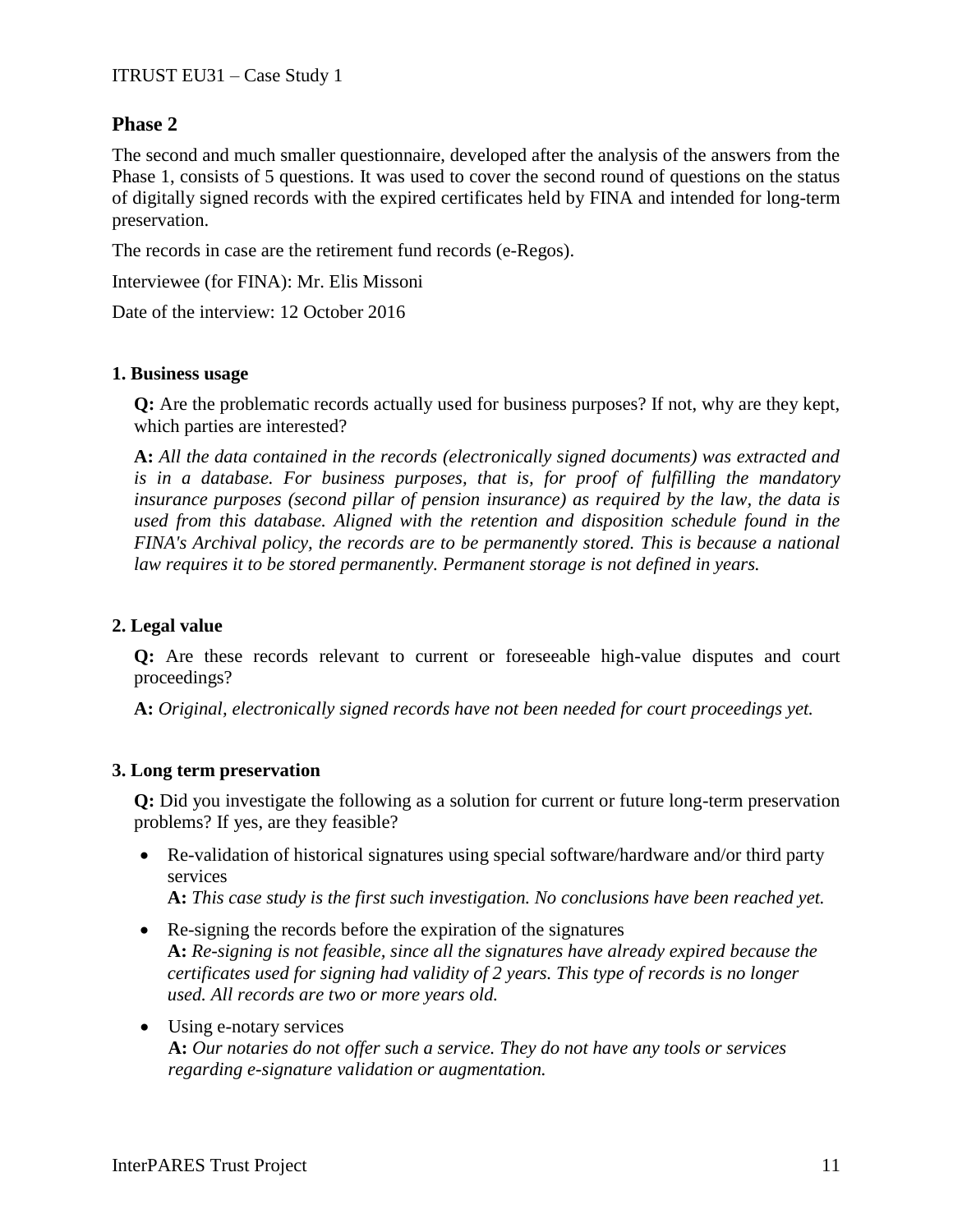- Using trusted third party time-stamping and digital archiving services **A:** *Time stamps are not a solution by themselves. Archival timestamps are only good for preventing the existing signature algorithm to be broken. No digital archiving was considered, and our own digital archiving services do not offer a solution for this problem.*
- Blockchain

**A:** *We are not aware that blockchain could solve the problem of expired certificate in signature with no proof of existence at the time of signing.*

- Disposal of problematic records (changing legal requirements if necessary) **A:** *It is not up to FINA to dispose these records, as they are not ours. We are contracted as an outsourcing service provider for this system.*
- Validating records at the point of capture into trusted archival system, and afterwards trusting the system to ensure their integrity, usability and authenticity in time **A:** *Yes, we have done exactly that, we trust our system, but in our case, when one of this original, electronically signed document is examined, validation fails.*
- Creating management system for records ensuring solid circumstantial evidence of their integrity and authenticity **A:** *We do not have RMS and we do not plan to have one in the near future.*
- Other (please specify) **A:** *We think that augmentation of expired signatures might be done according to* ETSI EN 319 102-1 V1.1.1 (2016-05) Electronic Signatures and Infrastructures (ESI); Procedures for Creation and Validation of AdES Digital Signatures. Part 1: Creation and Validation. *According to* RFC 4998 Evidence Record Syntax norms (Appendix A. Evidence Record Using CMS): *"An Evidence Record can be added to signed data or enveloped data in order to transfer them in a conclusive way. For CMS<sup>1</sup> , a sensible place to store such an Evidence Record is an unsigned attribute (signed message) or an unprotected attribute (enveloped message). One advantage of storing the Evidence Record within the CMS structure is that all data can be transferred in one conclusive file and are directly connected. The documents, the signatures, and their Evidence Records can be bundled and managed together." By injecting them with Evidence Record (unit of data, which can be used to prove the existence of an archived data object or an archived data object group at a certain time) would solve our problem.*

#### **4. Cost of preservation vs. risks**

**Q:** Did you evaluate the cost of preservation (in various scenarios) vs. risks (such as fines for non-compliance, damages paid as a result of court cases etc.)?

**A:** *No, to FINA, managing these records is a payed for service and no risks occurred.*

 $\overline{a}$  $1$  Cryptographic Messages Syntax.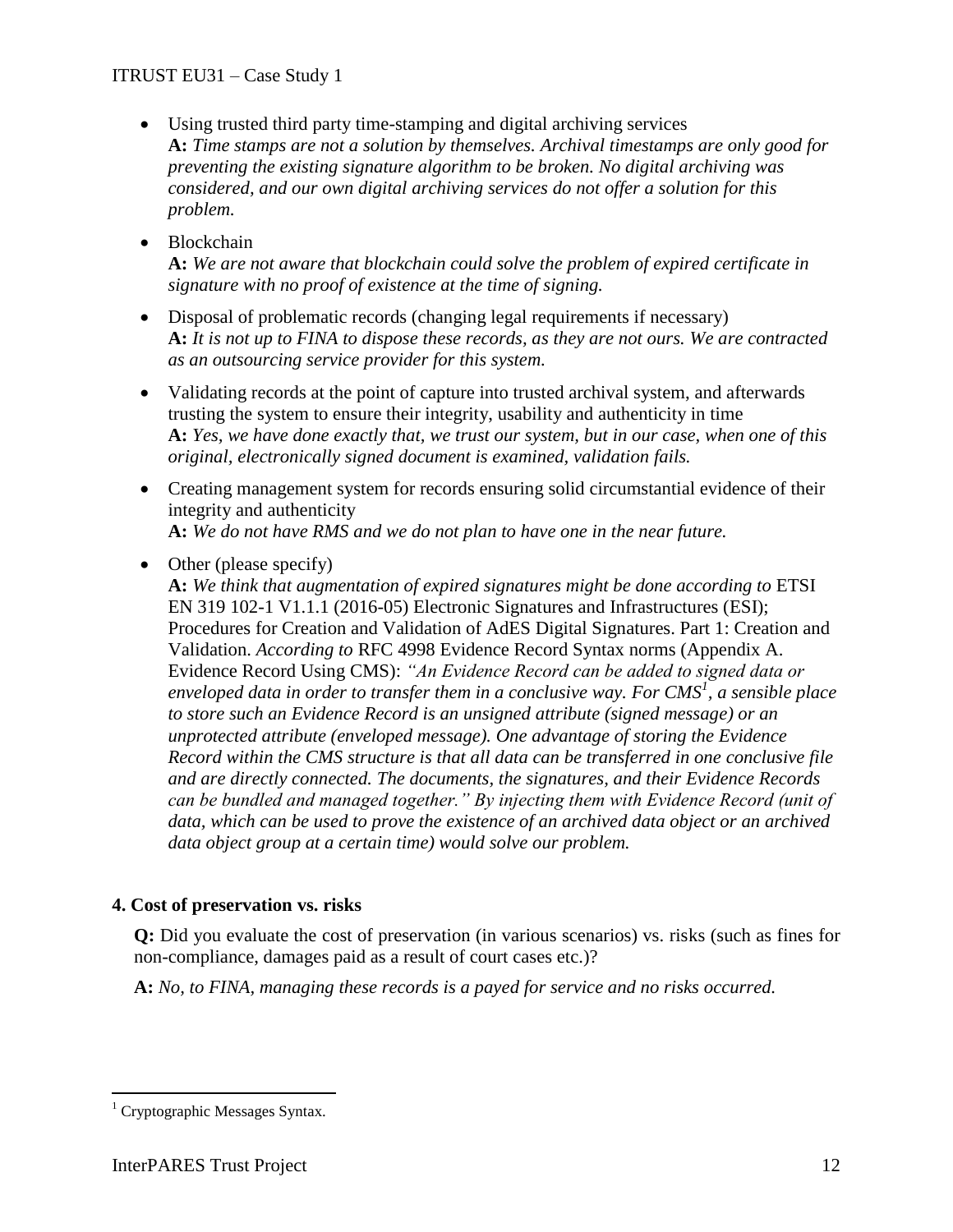#### **5. Problem reoccurrence**

**Q:** How sure are you that the problem, once solved, won't repeat in time? (Unsure / Somewhat unsure / Somewhat sure / Sure / Don't know)

**A:** *We are sure that if we inject the Proof of Existence (POE) in the electronic signatures, they will then always be successfully validated. Another issue is, of course, advancement of technology and weakening of signature algorithms and keys, but that problem is facing all esignatures and can be solved with Archival Timestamps of greater strength (new algorithms, longer keys).*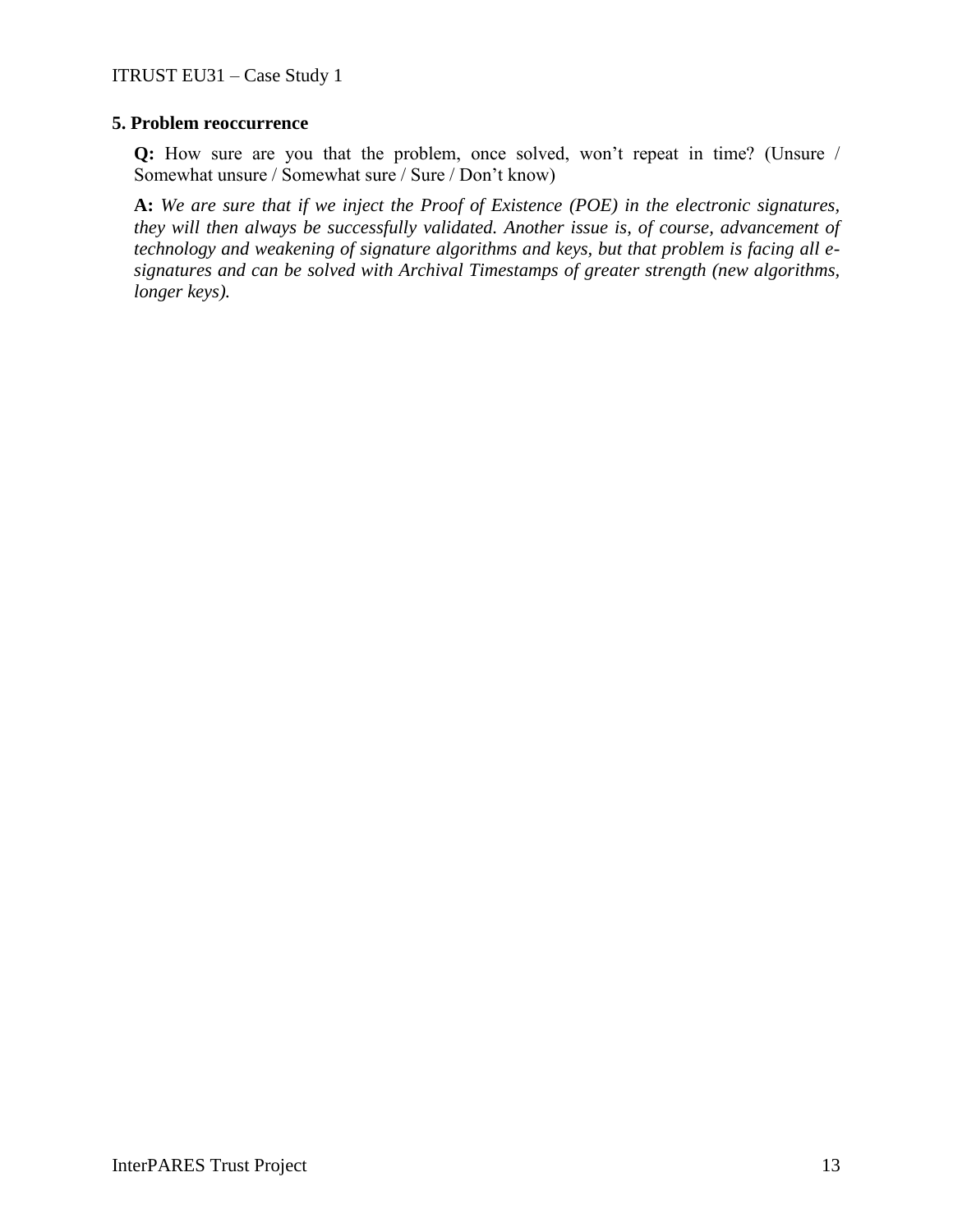## **Overall Findings**

The case study investigated the processes with digitally signed records in a defunct e-Regos system which was transferred to FINA as an outsourcing service. The research showed that the records in the e-Regos system used FINA's (a CA in Croatia) qualified signatures and timestamps. Before the e-Regos system was discontinued, the records were transferred to the FINA who now stores the original digital records locally, i.e. they are not accessible online. However, the information from the records was transferred to an online database and it is accessible there. The digital signatures on the original records cannot be validated any longer because the CRLs and certificate chains from that time are not preserved.

#### *Technological context*

FINA claims that:

- 1) the original records are not modified
- 2) the signatures were valid at the time of acquisition
- 3) the confirmation of the validity from the time of acquisition is present in the system, and
- 4) the records are kept offline under physically safe conditions.

However, it should be pointed out that since the format containing the record and the signature is *p7s, attached* one would need dedicated software, not available for the standard operating systems today, for opening the original records.

#### *Legal context*

Taking all that into account, FINA says, if anyone would challenge the authenticity of the information in the online database, they will be able to check that information against the offline original records and establish the truth. The records, the process information and the signed statement should suffice in a legal dispute, but such a case has never happened.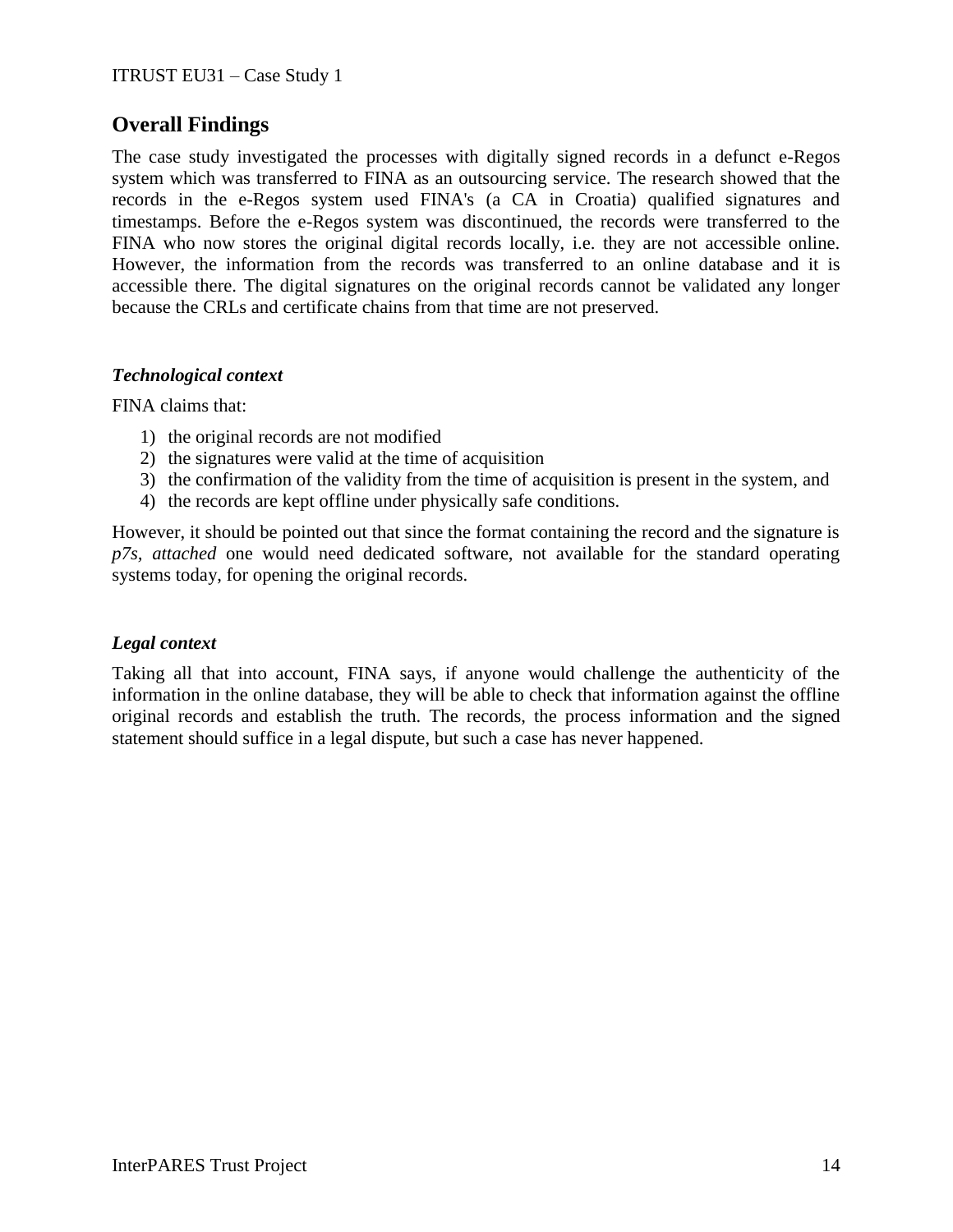## **Conclusions & Recommendations**

#### *Conclusions*

As regards the digitally signed records from the defunct e-Regos system (pension fund records), FINA is an outsourced provider for their permanent storage. Therefore, it will be organised following the FINA's Archival policy.

This case study identified the need for: 1) a common strategy with regards to the use of digital signatures, and 2) a common policy for archival procedures related to them. The existing solutions arise from the technical capabilities of the legacy IT system and the information migrated from the records to a database.

From an archival perspective FINA sees value in the long-term storage of the current state of digital records from e-Regos, acknowledging that the validity of the digital signatures has expired.

The general conclusion from the study is therefore that in this particular case it is too late to try to preserve the validity of the digital signatures since they have already expired.

*Digital Signatures:* The type of digital signatures used is p7s attached. The p7s is a file which, after being signed, contains the record and the signature.

*Value of preservation:* This was not fully recognised or clearly stated in any workflow but the study triggered discussions about the need for a focused analysis and a common strategy.

*Legal requirements:* The law in Croatia requires the pension fund records to be permanently preserved. Therefore, preservation of digital signatures' validity is of interest though not explicitly noted as a requirement by the law.

*Archived signatures:* The information of the validity of the archived digital signatures is present in the system (since they were acquired while still valid) and stored within the system (not as part of the records).

*Preservation of validity:* FINA, as the CA whose PKI infrastructure was originally used for signing the records, claims that, if necessary, can establish the truth by using the support process. This support process was not tested or evaluated during this case study. No other expressed strategy or a proprietary process being able to recover or prove signature validity was noted as existing.

#### *Recommendations*

When a digital archive decides to ingest digitally signed records it should have a strategy for their (long-term) preservation and a policy how the validity of digital signatures are to be preserved. As it was shown earlier, the value of the signature's validity should not be seen as less important than the value of other attributes or information in a record. It would be strongly advisable to preserve the validity if it can be preserved without unreasonable costs.